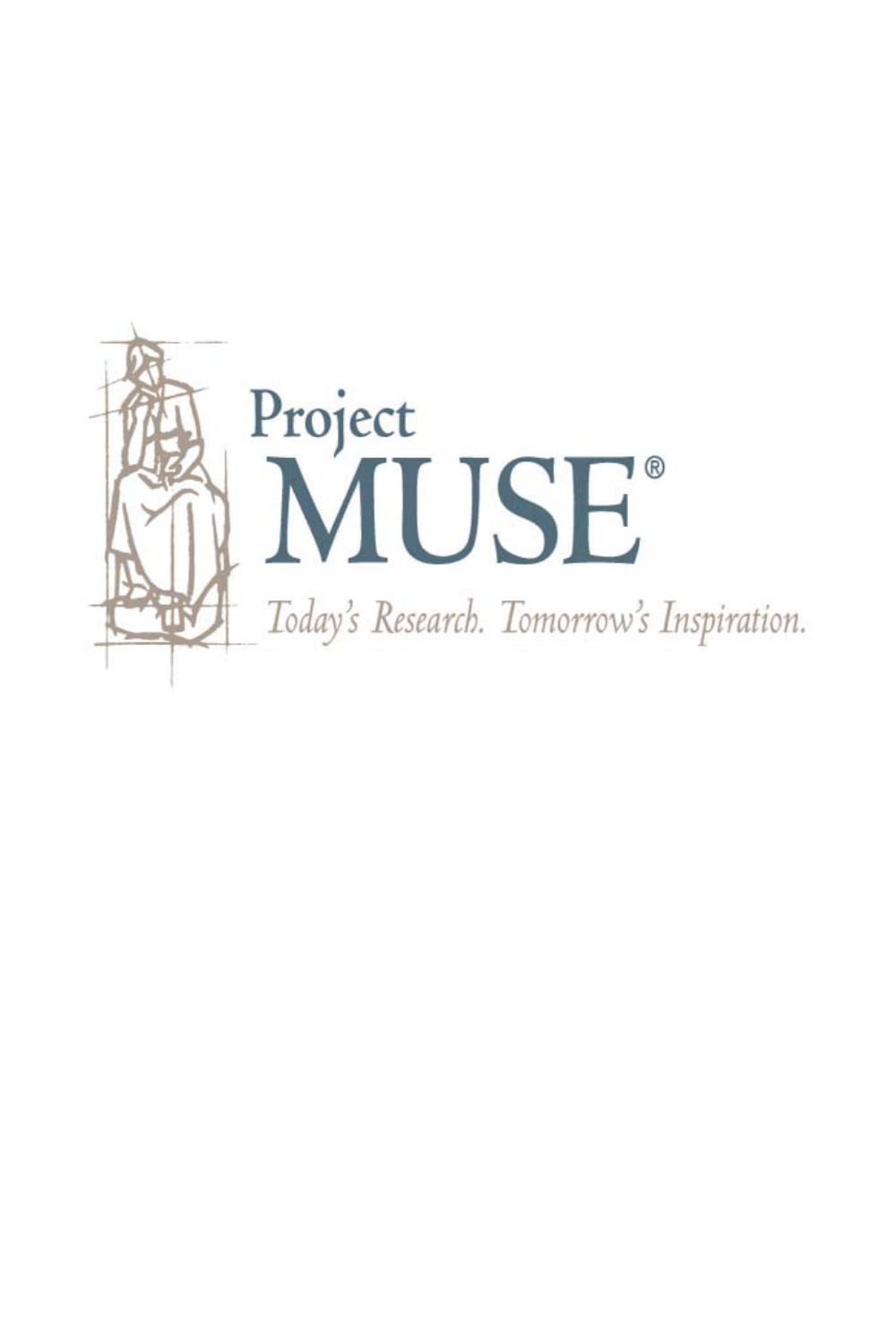beginning with schoolchildren) are free to take greater and greater liberties with it. Don't be pedantic!

Language is our most human possession. Without it we are nothing, poor naked wretches. But language needs care. The linguist calmly settles questions of language by consulting the standard of usage. No sweat. But the writer who wishes to write well must struggle, continue to struggle, and struggle again to get it right. I think of Kafka's "nomads from the North": "There is no speaking with the nomads. They don't know our language, why, they hardly have one of their own. They understand each other the way jackdaws do. Always in our ears are the jackdaw cries they make. Our way of living, our institutions, they care no more about than they understand them."

From the beginning American writing was critical, of the country, of itself. The pre–Civil War "NO! in thunder" of the literary founding fathers, mute for many a year, was heard again after the First World War. When modernism faded, the resounding NO! it had uttered in its own way didn't fade with it, it flip-flopped into declamation and exhibitionism. The middle-class audience enthusiastically cheered on such performers as Norman Mailer and Susan Sontag who entertained it with death-defying feats of dissidence negotiated on a high wire six inches above the ground. The noble American NO! was corrupted in its own name and now survives weakly in a corner, little recognized.

## *THE LEOPARD* RECONSIDERED

## RICHARD O'MARA

The Capuchin cemetery in Palermo is awash with light. It flows in beneath the woolly crowns of the ancient cypresses, wet from the night's rain, and splashes over a white concrete walkway that separates the mausoleums those miniature mansions the color of old bone that house the Sicilian rich and dead—from the more modest graves, one of which holds the remains of the last prince of Lampedusa. The chattering idlers at the entry arch to this necropolis all know where the grave is; they will guide the odd literary tourist right to it, no tip required.

How unexpected that the author of *The Leopard*, an aristocrat with a bloodline said to reach back into the early Byzantine centuries, should lie beneath this modest stone, set apart from a jumble of flowers, fleshy angels, green urns, and other funereal symbols by a low fence of black steel. Unexpected

© 2008 by Richard O'Mara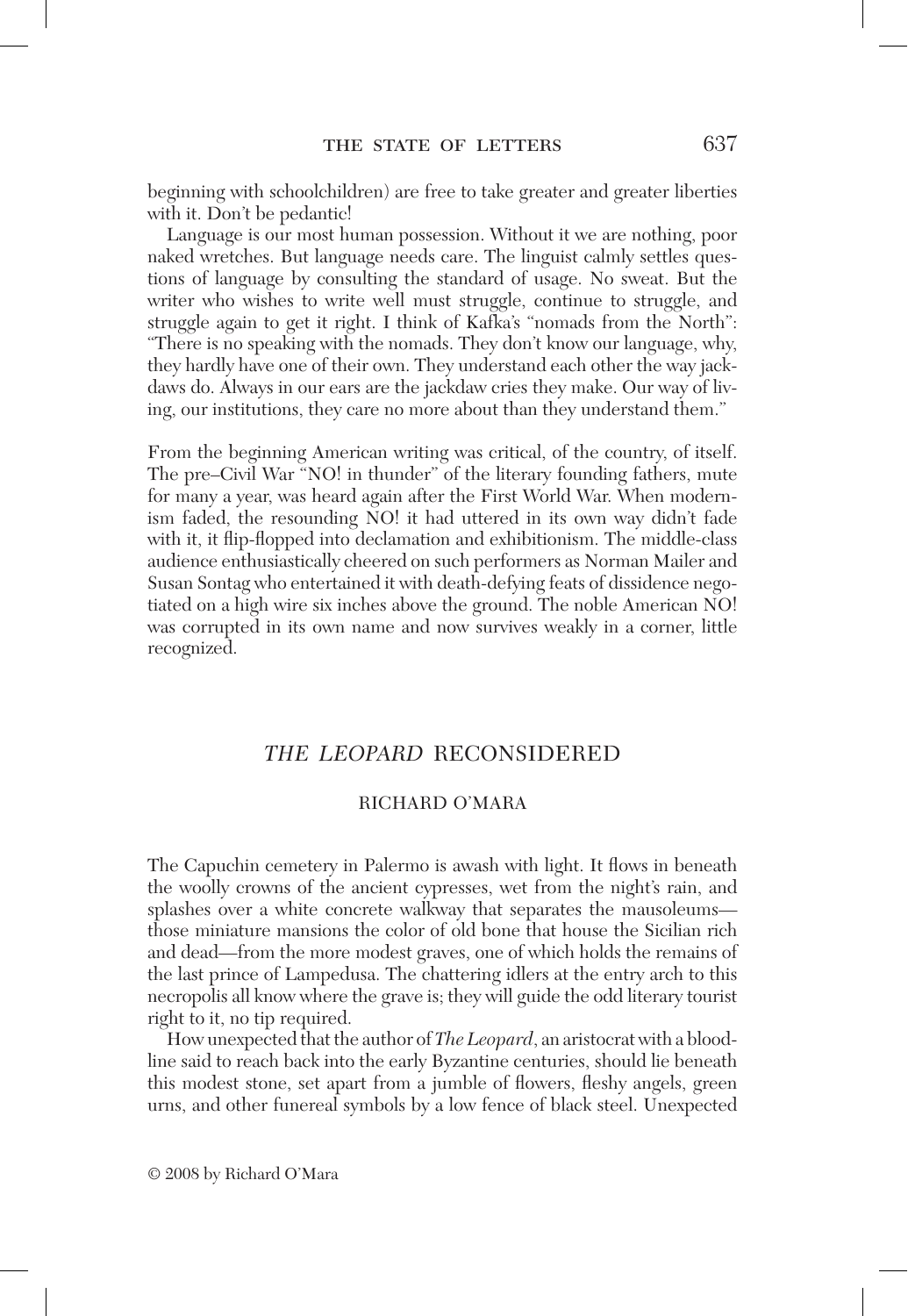but understandable, for the author of what many regard as the greatest work of literature to emerge from this island throughout its entire turbulent history, was living in penury when he died; most of the family lands were gone, the wealth squandered, the palaces sold off or moldering in desuetude. Neither the prince of Lampedusa nor any of his kin ever learned how to make a living in the modern world, except one, who became a diplomat. (The name Lampedusa refers to a bleak island in the Mediterranean between Sicily and Africa, which the last prince never visited. The family sold it in the nineteenth century to the Bourbon French.)

Not far beyond the rectangle of marble rises a white wall with a forest of sumac trees behind it waving their dull green fingers above and concealing part of a wooded hill. Visible above the hill are the mountains of western Sicily, so high and wild, so tightly confining that I can almost feel their shadows on my skin. On the stone are these inscriptions:

Giuseppe Tomasi Prince of Lampedusa Died in Rome, 23 Luglio [July] 1957

Alessandra Wolff Stomersee Princess of Lampedusa Died in Palermo, 22 Giorgno [June] 1982

Extraordinary man with an extraordinary mate: she was a Latvian baroness, a psychiatrist who introduced Freudianism to this island beneath the Italian boot, thinking, perhaps, it might help penetrate the iron-clad Sicilian ego.

A man with a mustache comes down the path with a little girl in a yellow dress. He stares briefly at the tomb to the right of the Lampedusas'. He crouches and whispers to the child, presses his face to hers. The prince's neighbor to the left, a former leader of Italy's Communist Party, came here before his time. A bold sign blares above his stone:

Pio La Torre Assassinata Dalla Mafia 30 April, 1982

The sign calls to mind a phrase from *The Leopard* that alludes to one of the factors contributing to the social and political inertia that has held Sicily in thrall for generations. They are words that reveal a strategy of political deceit, words upon which the narrative of *The Leopard* turns.

The story opens in 1860 during the Risorgimento, a popular movement that ended the Bourbon monarchy, broke the grip of the ruling aristocratic caste, and unified the Italian peninsula for the first time since the Roman occupation. Tancredi, nephew to the prince of Salina, Don Fabrizio Corbera, has enlisted in Garibaldi's legions—his aim not to further their republican agenda but to subvert it. The prince is trying to dissuade Tancredi from putting himself in danger. Tancredi responds: "Unless we ourselves take a hand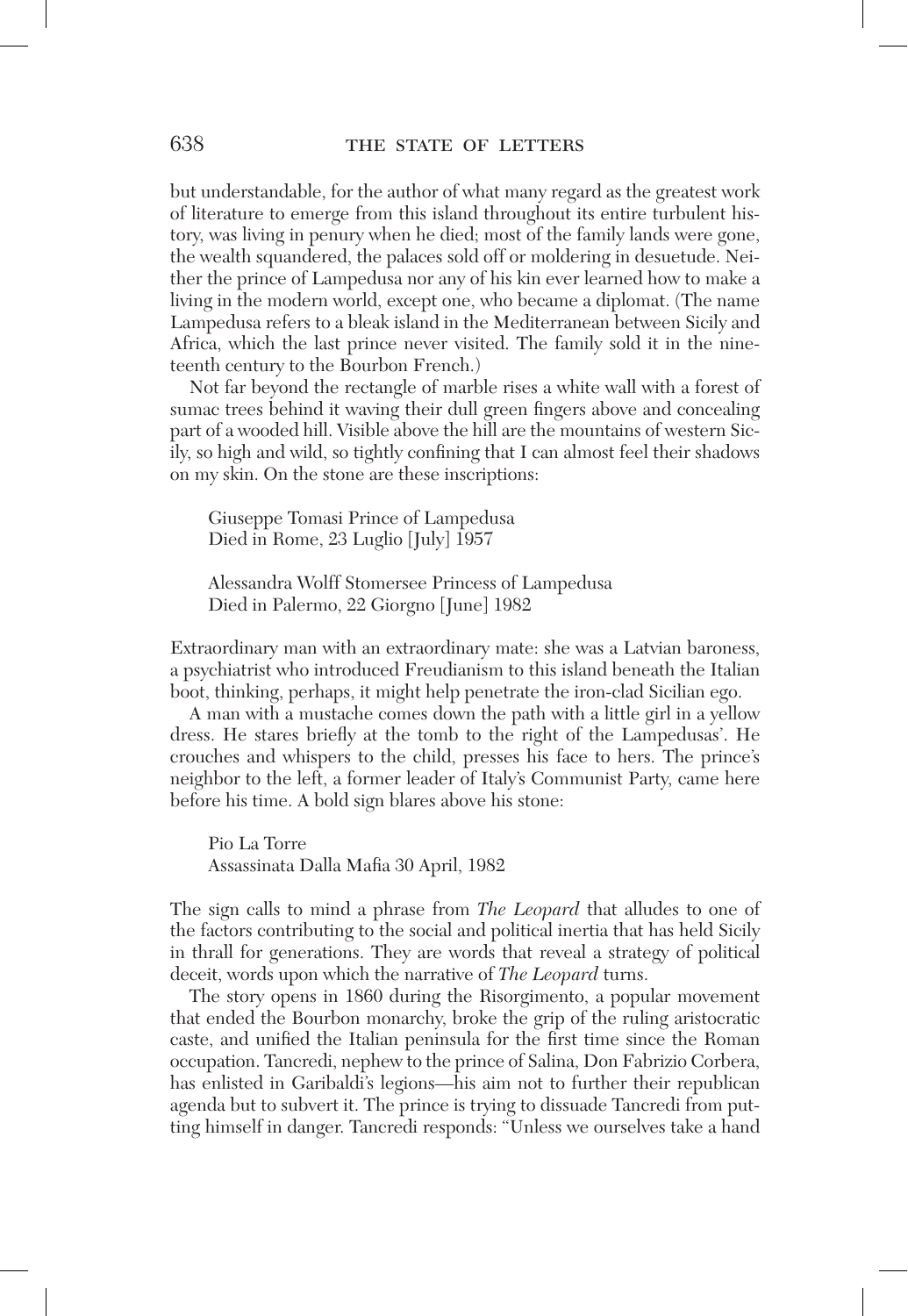now, they'll foist a republic on us. If we want things to stay as they are, things will have to change."

They are prophetic words, specifically with regard to Italy's infamous and overly romanticized criminal organization, the Mafia. But the prince was not to be educated by his nephew. He had already heard the bell toll for his class; he had already seen many among that effete cohort, barons and dukes and their ilk, flee the island, losing their lands, palaces, and all the authority that went with these treasures. The state would later render their titles meaningless in the modern world, if not on the social scene.

Don Fabrizio, instead of fleeing, accommodated himself to these circumstances. He entered into a tacit accord with the mayor of the fictional town of Donnafugata, where the prince and his family summered each year, to foster the marriage of Tancredi to Calogero Sedara's daughter, Angelica, she of the "threatening beauty." Together the prince and Sedara would hoist Tancredi into a "great future" as "the standard bearer of a counterattack, which the nobility, under new trappings, could launch against the new social State."

Lampedusa's biographer, David Gilmour, wrote that Sedara was among "the early Mafiosi, the men who grabbed the common lands and the Church's property and held on to them by force." Don Fabrizio predicted that "jackals and hyenas" would ultimately replace the aristocratic "Leopards and Lions." They did. Mafiosi in the hundreds, maybe thousands, also flocked to Garibaldi's banner, first to support, then to corrupt the liberal state that his movement would bring forth.

Eighty years on, the Mafia smoothed the way for the American invasion of Sicily as it did Garibaldi's. Afterward many of its agents, especially those who spoke English, or had lived and had family in the United States, were rewarded by the occupation forces. Determined to purge local government in Sicily of its fascists, the Americans handed out administrative positions, a mayoralty here, tax collector's job there, to the Mafia's agents, thereby enabling the dark organization to carry on its business as usual.

This self-perpetuation conspiracy remains entrenched to this day, seemingly the most durable institution in Italy after the Catholic church. As recently as October 2007, the pope was in Naples deploring Mafia violence, and the Confesercenti, an association of small businesses, released a report around that time revealing that the activities of organized crime constituted the largest segment of Italy's economy. Tancredi knew what he was talking about.

Though I was captured by *The Leopard* over forty years ago and have read it twice, I have little of the pilgrim's self-engrossed zeal. My wife and I came to see Sicily, to be astounded by the Euclidean perfection of the temples at Agregento, the cerebral pleasure of their symmetry especially when seen in the pumpkin-colored light of dusk. Merely to absorb the fact that these structures were built twenty-five hundred years ago by Greek colonizers,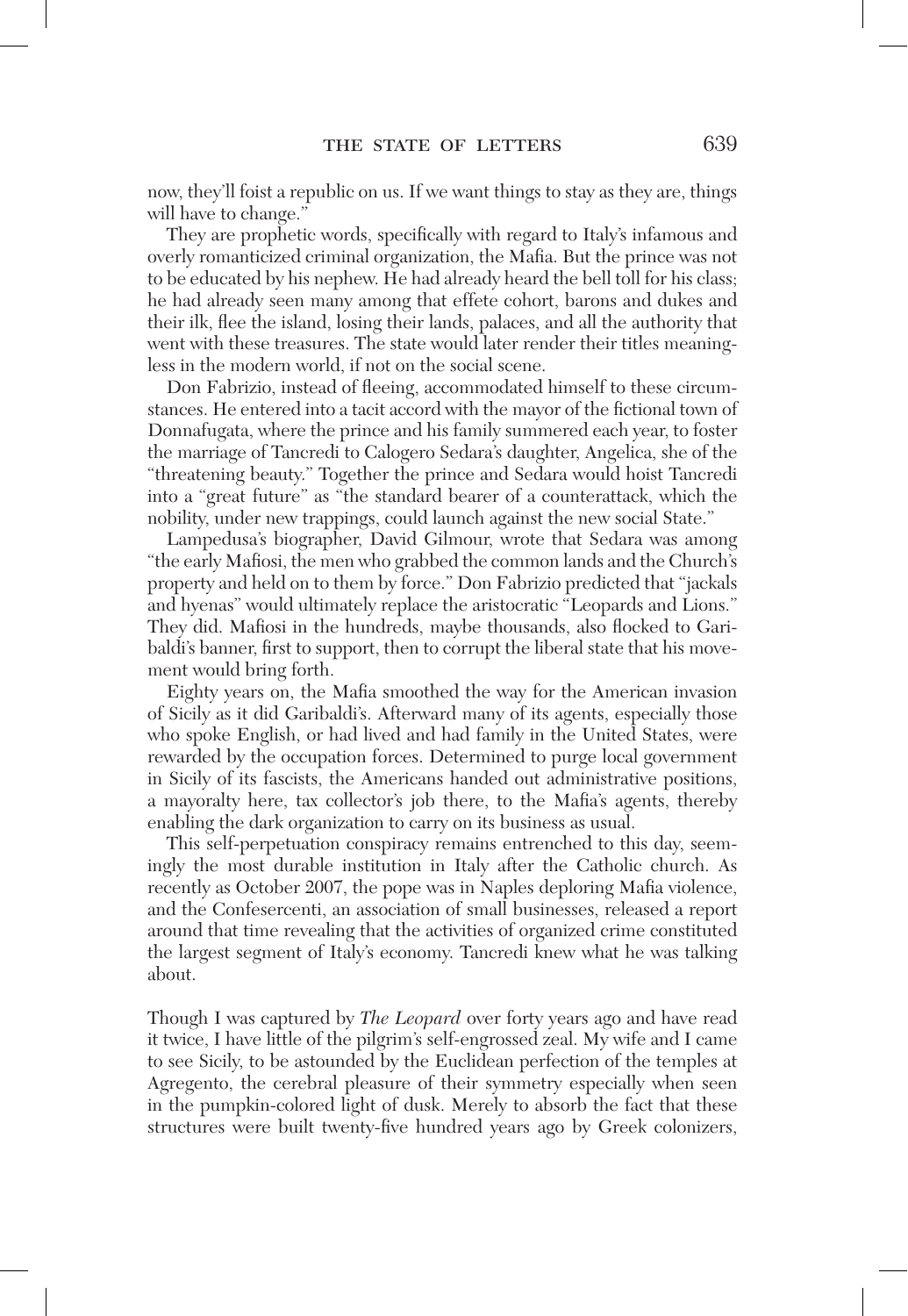and remain intact, induces a touristic inebriation. We went to see and try to decipher the covert messages embedded in the splendid mosaics in the Villa Romano del Casale in the town of Piazza Armerina; we were stunned at the splendor of the blue and gold interior of the Monreale Duomo, built by the Normans in Palermo in the twelfth century. And the image of the whitecrested Mt. Etna, drawn up by the restless earth itself, toying with the wind and clouds, will never fade in my mind.

Visiting the Lampedusa graves was an afterthought, but one that became imperative as our taxi approached the cemetery, a short distance outside Palermo's ancient city gate. By then there were two graves on my mind: that of the author, the last prince of Lampedusa, 1896–1957, and that of his great-grandfather, Giulio Maria Fabrizio Tomasi, prince of Lampedusa, 1815–1885, said to be the model for the book's protagonist, Don Fabrizio. I had read that Don Giulio is at rest near his great grandson, but I couldn't find his grave. The loiterers at the gate didn't know whom I was talking about, nor did the two friendly but sleepy friars, one in the Capuchin church beside the cemetery, the other selling tickets to the catacombs beneath it, which hold an interesting if macabre collection of mummies of Palermo's luminaries, religious and secular, thousands of them, going back over four centuries.

Many people, including David Gilmour, believe *The Leopard* is autobiographical, at least in part, because both men, the real and the fictive, lived their lives in similar fashion and faced comparable circumstances: both were engaged in purposeful leisure in grand if crumbling surroundings; both were given to intense lonely contemplation about life, death, and the future before them, which neither perceived as hopeful.

Neither of the two had a genuine vocation, though Don Fabrizio of the novel was an assiduous amateur astronomer (as was, in fact, Don Giulio). Other similarities shared by the author and the protagonist of his novel would encourage the idea of autobiography. Both were uneasy in their lives, uncertain of the solidity of all the institutions surrounding them, and with good reason: two waves of history were crashing down upon them. Don Fabrizio foresaw the disintegration of his class and the loss of his privileges in the latter half of the nineteenth century. Giuseppe di Lampedusa's perspective was even more withering: he lived through two world wars, fought in the first, and did his best to save himself, his family, and his property from the rain of Allied bombs in the second. Don Fabrizio lived and died in the romantic nineteenth century, Don Giuseppe in the first half of the twentieth, the "Century of Total War," as Raymond Aron appropriately named it. To repeat, most of the positive comparisons of the two, author and character, reflect the similarity of the circumstances of life they both faced. Clearly theirs were times of unsettling change. When it comes to personal and physical qualities, divergence appears. The reflective natures of the two seem similar; but other elements, such as the arrogance and princely authoritarianism of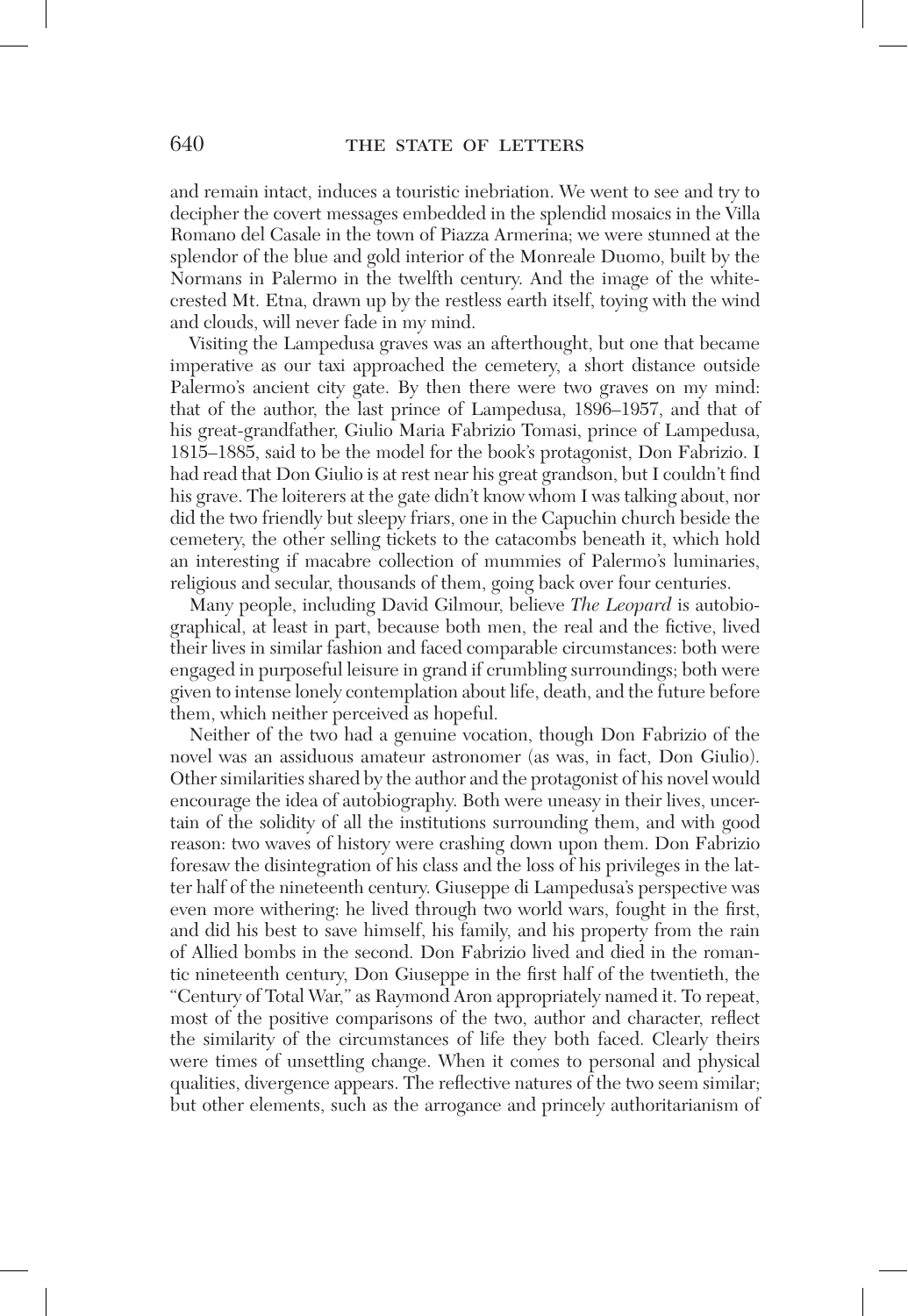Don Fabrizio, especially his sensuous nature, certainly did not exist in his creator.

Don Giuseppe was a shy man, passive and polite, rarely arrogant. He lived a private life, more cerebral than passionate, married to a woman whose personality was similar to his. For much of their lives they lived apart, mainly because Allesandra could not get along with the prince's mother. They wrote many letters to each other, which led one person to describe their relationship as more epistolary than warm or carnal.

Don Giuseppe had a snobbish side, especially in matters of class. During the early years of Mussolini's ascendancy he favored the fascist movement. But then, so did such people as the conductor Arturo Toscanini, the writer Luigi Pirandello, and the operatic composers Giacomo Puccini and Pietro Mascagni. (Don Giuseppe disliked opera for its melodramatic nature, as he disliked all melodrama for its lack of subtlety; he thought Sicilians were too much taken by it.) Later Lampedusa turned away from the fascists, as many of the others did, having decided they were just a gang of low-class incompetents.

The last prince favored English clothes and French literature. But he was enamored of Western literature in general and never went anywhere without his collection of Shakespeare's plays. Near the end of his life he became, for a while, a teacher of literature for a covey of his friends. He was abstemious, though he had a weakness for cakes and pastries. He was a dilettantish intellectual, who mastered at least five languages—Italian, French, English, German, and Spanish. He was the arbiter and harried leader of the remnants of the Lampedusa clan, ever at war with itself over the unclear inheritance of Don Giulio, who left no will. He described this litigious group as "a smart, remarkable assembly of people, one third fools, one third lunatics, and the rest of them rascals."

As for physical similarities between the two real-life princes, if one can rely on old images and what they might offer to the speculative mind, there was little. An 1860 portrait of Don Giulio shows a hirsute man, faintly frowning, his eyes those of a man incapable of being surprised. One of the later photographs of Don Giuseppe, not long before his death, reveals a wearylooking aristocrat with dull gray hair swept back from a profile that recalls John Barrymore's: a promontory of a nose suspended over a retreating chin, minimized by a mustache on a face unimaginable without it. His eyes reflect a dark portent, like those of his great-grandfather's, as if they had both looked upon the end of civilization—or at least the beginning of the end.

Giuseppe di Lampedusa, owing to his reading, and his ability to identify the more significant streams of history, knew what had been and what was coming. Had he been religious in a pagan way, he would have favored the Roman god Janus, if only because the double-faced deity was "the special patron of the beginning of all undertakings." For surely Janus must have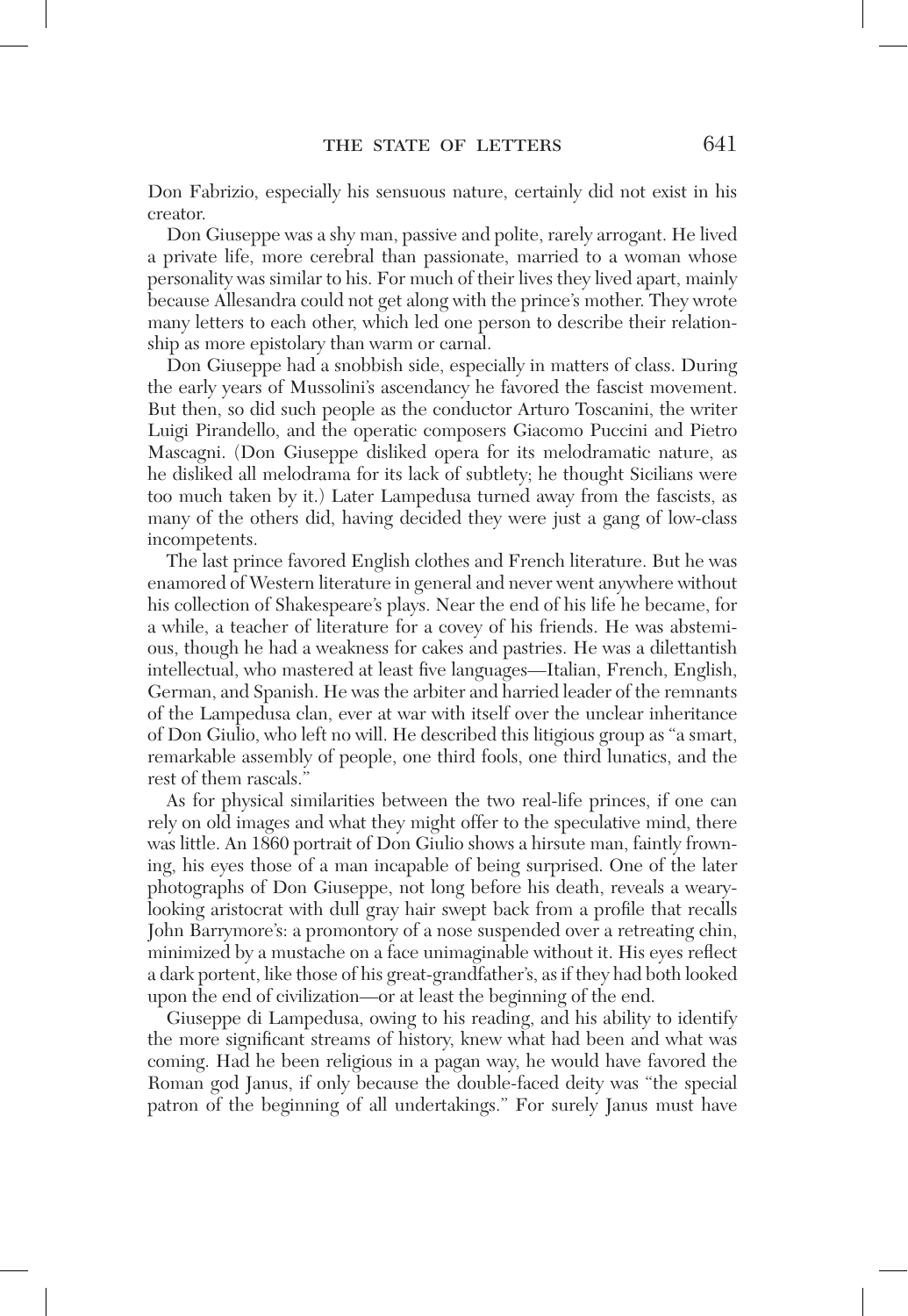blessed Lampedusa, who, with a burst "of mysterious scribblings" in the same Palermo cafe where for years he spent every afternoon reading, he entered upon a task that, in the end, would prove blessed, and also would make all of sleepy Sicily wake up and pay attention.

Not long before his death at the age of sixty, he started and finished within two years what a renowned French critic calls "one of the great books of the century, one of the great books of always." The book was unexpected since the prince had published only a few reviews and short stories during his life before he began to write *The Leopard* in 1955, almost covertly.

Gilmour describes *The Leopard* as "the first 'best-seller' in Italian history." It seemed to catch the world by surprise, unleashing a seismic boom of popularity that rolled through Italy and extended far beyond. It went through edition after edition and remains in print. The book was rejected by several publishers, but finally came out in 1958, eight months after the author died. It was published in English in 1960, and three years later was adapted for a film by Luchino Visconti.

The film stars Burt Lancaster as the Leopard, and it should not be dismissed or denigrated as shallow. Caryn James, a *New York Times* critic, wrote a few years ago that the picture "complements the novel, but cannot capture all the twists and depths of character that Lampedusa put into the novel." James oddly described it as "*Gone With the Wind*, but with Garibaldi's red shirts instead of Yankees and Confederates." I say *oddly* because a professor of Italian literature at the Johns Hopkins University made the same comparison during an interview I had with him on another topic. "I don't think *The Leopard* is as good as *Gone With the Wind*," said Pier Massimo Forni. "It is more literary, maybe, but as a narrative it's not as accomplished." It could be said without serious challenge that most Sicilians who know anything of *The Leopard* learned of it as a movie. No doubt most Americans came to know *Gone With the Wind* the same way.

The last prince of Lampedusa died of emphysema, and like his great grandfather he died in a hotel room—he in Rome, Don Giulio in Florence. Don Fabrizio, not to be left behind just because he was a fictional character, died in 1888 in the Hotel Trinacria in Palermo. His was a death long awaited; and, being a man with a strong sensuous nature, he desired it to include the comfort and caresses of a beautiful woman. Death was a woman to the astronomer prince: she was the Venus of his mind.

Sitting in an armchair, his long legs wrapped in a blanket, on the balcony of the Hotel Trinacria, he felt life flowing from him in great pressing waves. . . . It was midday on a Monday at the end of July, and away in front of him spread the sea of Palermo, compact, oily, inert, improbably motionless, crouching like a dog trying to make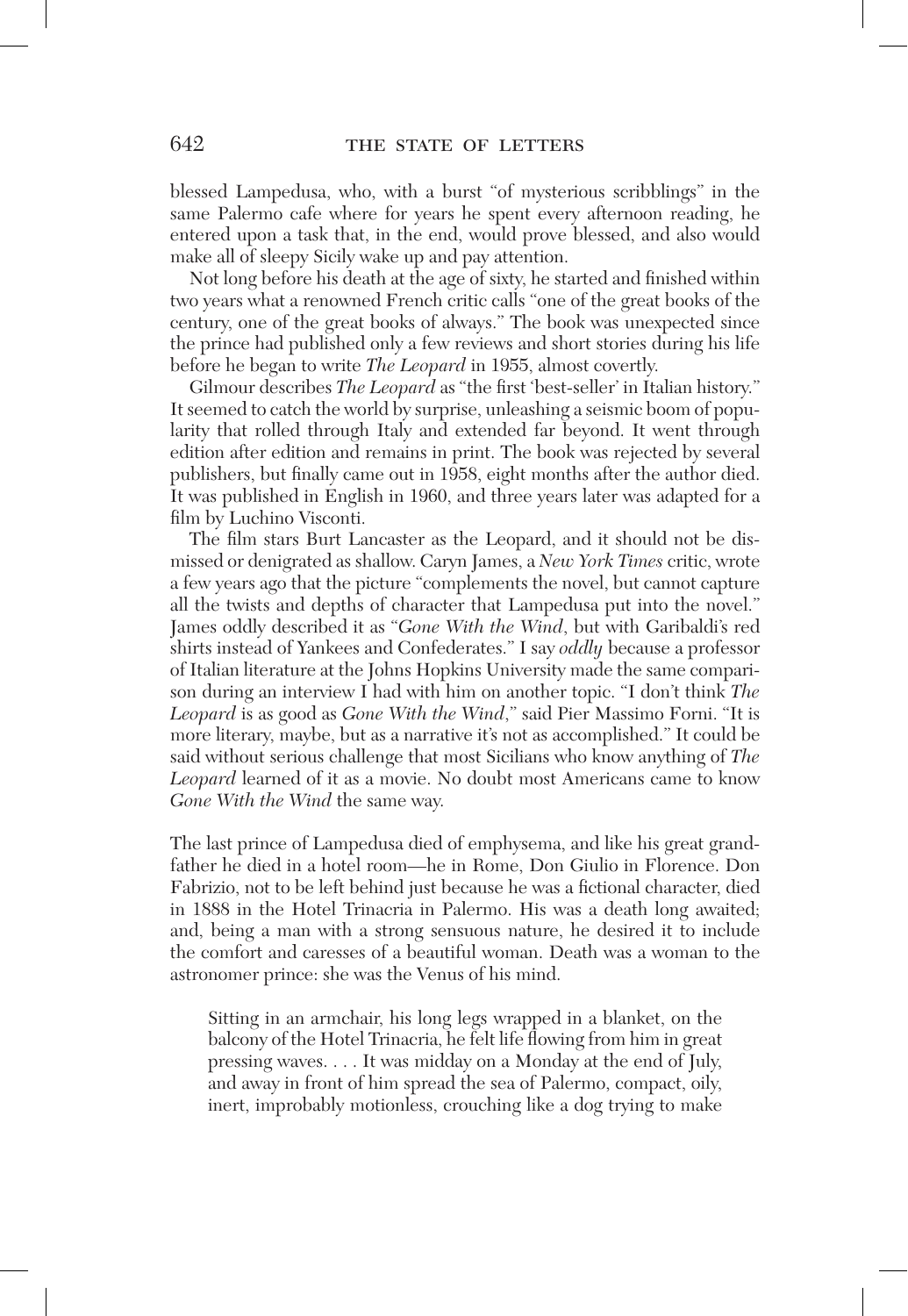itself invisible at his master's threats; but up there the static perpendicular sun was straddling it and lashing at it pitilessly. The silence was absolute. Under the high, high light Don Fabrizio heard no other sound than that inner one of life gushing from him.

At the very end, after receiving the last rites of the Catholic church, though quite indifferently, his mind all the while assessing the balance sheet of his life, "trying to sort out of the immense ash-heap of liabilities the golden flecks of happy moments," she came to him, and "raised her veil, and there, modest, but ready to be possessed, she looked lovelier than she ever had when glimpsed in stellar space."

*The Leopard* generated much confusion, blizzards of questions, hostile and otherwise, praise and rejection. Was it a historical novel or an autobiography? Was it an apology for an archaic degenerate class? Was it an insult to Italian letters for being shot through with Sicilian dialect? Or was it just Giuseppe di Lampedusa's effort to forestall the oblivion soon to enshroud his family name and history?

Out of what literary genre did *The Leopard* spring? Where does it belong? Who did Lampedusa emulate in his writing? Proust, Tolstoy, Pirandello, Stendhal—there are so many candidates they cancel one another out. The difficulty of matching the novel with something familiar to the intelligentsia is perhaps the reason E. M. Forster called it "one of those lonely books." Among other things all this seems to suggest that at least at the time of the book's emergence there prevailed among many intellectuals and critics a deep aversion to originality—or possibly just a deep aversion to Sicily.

I am among the commoner of the common readers, and what I found within the pages of *The Leopard* was a serenade, a lyrical song to and about the rending sadness of Sicily, a place long shunned, ridiculed throughout mainland Italy, repeatedly overrun through the centuries, invaded, and despoiled time and again by people of other cultures, conquerors from here or there, some of whom stayed on for considerable lengths of time: Greeks, Carthaginians, Romans, Arabs, Normans, Spaniards, the French later, until at last, during Don Giulio's lifetime—and with the assistance of "that fellow Garibaldi, that bearded Vulcan, [who] had won after all," as was conceded by Don Fabrizio at his death—Italy managed to pull itself together into a new nation state.

The last prince traveled on occasion during his life, but not far, nor for long periods. He was of Sicily; and, when he wrote of it through the eyes of his character, one could see and feel the love aglow in his fatalism, the disappointment that weighed on his heart, much as the sun, "the true ruler," weighed upon Sicily: "the crude brash sun, the drugging sun, which annulled every will, kept all things in servile immobility, cradled in violence as arbitrary as dreams."